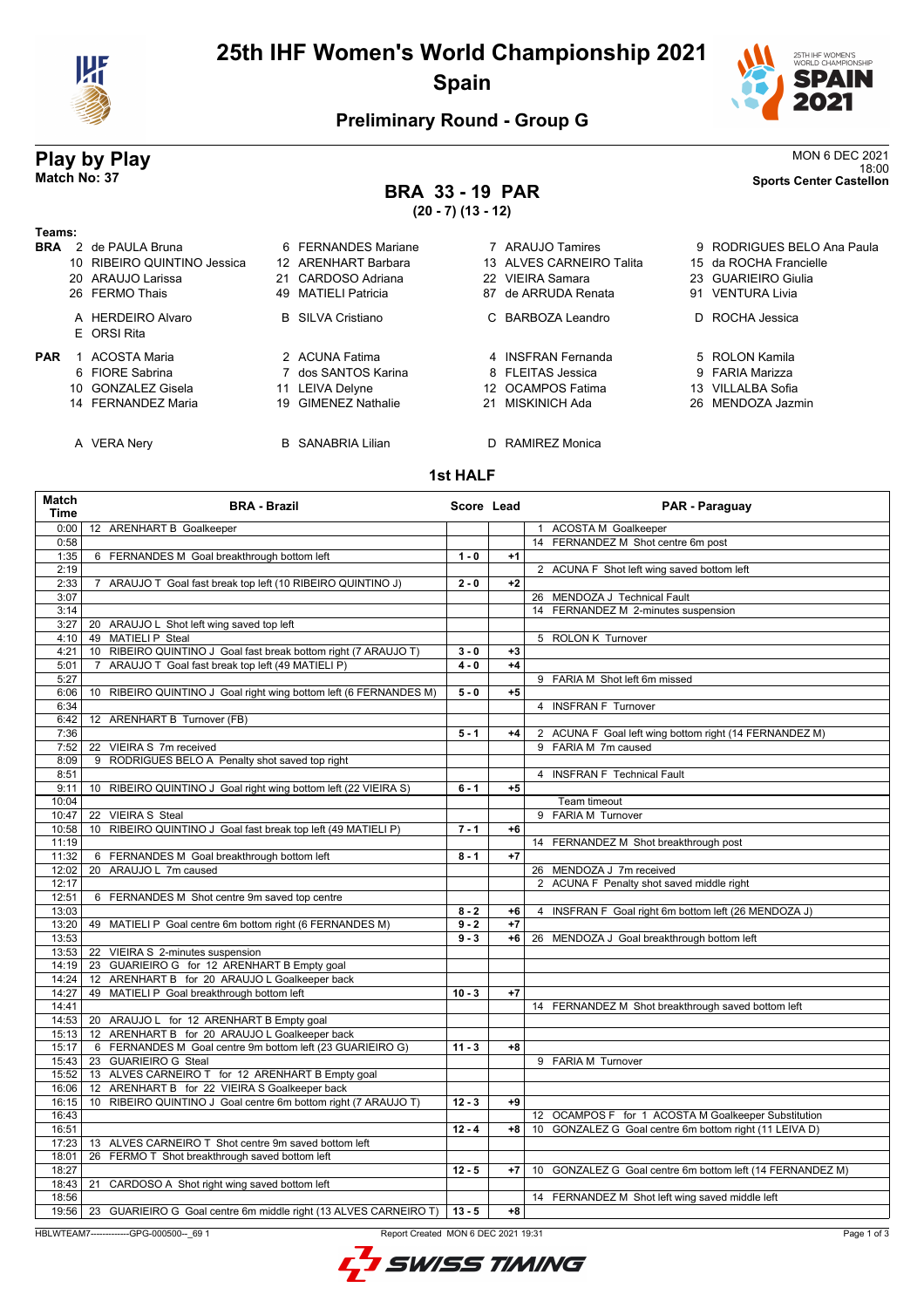

# **25th IHF Women's World Championship 2021 Spain**



## **Preliminary Round - Group G**

**Play by Play**<br>MON 6 DEC 2021<br>Sports Center Castellon<br>Sports Center Castellon 18:00 **Match No: 37 Sports Center Castellon**

### **BRA 33 - 19 PAR (20 - 7) (13 - 12)**

### **1st HALF**

| <b>Match</b><br>Time | <b>BRA - Brazil</b>                                             | Score Lead |       | PAR - Paraguay                                |
|----------------------|-----------------------------------------------------------------|------------|-------|-----------------------------------------------|
| 20:47                | 26 FERMO T Steal                                                |            |       | 5 ROLON K Turnover                            |
| 21:11                | VENTURA L Goal fast break bottom left (23 GUARIEIRO G)<br>91    | $14 - 5$   | $+9$  |                                               |
| 21:52                | <b>GUARIEIRO G Steal</b><br>23                                  |            |       | 26 MENDOZA J Turnover                         |
| 22:07                | FERMO T Shot fast break saved bottom left<br>26                 |            |       |                                               |
| 22:24                |                                                                 |            |       | 5 ROLON K Shot left 6m saved middle left      |
| 22:30                | CARDOSO A Shot right 6m saved top right<br>21                   |            |       |                                               |
| 22:42                |                                                                 |            |       | 5 ROLON K Shot left wing saved bottom right   |
| 23:05                | 12 ARENHART B Turnover                                          |            |       | 11 LEIVA D Steal                              |
| 23:30                | 23 GUARIEIRO G Goal right 6m bottom left (15 da ROCHA F)        | $15 - 5$   | $+10$ |                                               |
| 24:30                | 15 da ROCHA F Turnover                                          |            |       |                                               |
| 24:47                | 26 FERMO T Turnover                                             |            |       | 11 LEIVA D Steal                              |
| 25:03                |                                                                 |            |       | 7 dos SANTOS K Turnover                       |
| 25:03                |                                                                 | $15 - 6$   | $+91$ | 11 LEIVA D Goal centre 6m bottom centre       |
| 25:18                | 23 GUARIEIRO G Goal centre 9m bottom right (15 da ROCHA F)      | $16 - 6$   | $+10$ |                                               |
| 25:51                |                                                                 |            |       | 26 MENDOZA J Shot left 6m saved bottom centre |
| 26:05                | 26 FERMO T Shot left 6m post                                    |            |       |                                               |
| 26:30                | 13 ALVES CARNEIRO T Goal left 9m top left (15 da ROCHA F)       | $17 - 6$   | $+11$ |                                               |
| 27:15                |                                                                 |            |       | 11 LEIVA D Shot left 9m post                  |
| 27:23                | VENTURA L Goal fast break top right (13 ALVES CARNEIRO T)<br>91 | $18 - 6$   | $+12$ |                                               |
| 27:54                |                                                                 |            |       | 11 LEIVA D Shot left wing post                |
| 28:10                | 13 ALVES CARNEIRO T 7m caused                                   |            |       | 10 GONZALEZ G 7m received                     |
| 28:24                |                                                                 |            |       | 6 FIORE S Penalty shot post                   |
| 28:57                | FERMO T Goal left wing top centre (13 ALVES CARNEIRO T)<br>26   | $19 - 6$   | $+13$ |                                               |
| 29:32                | ALVES CARNEIRO T Steal<br>13                                    |            |       | 11 LEIVA D Turnover                           |
| 29:41                | 26 FERMO T Goal fast break top right (91 VENTURA L)             | $20 - 6$   | $+14$ |                                               |
| 30:00                |                                                                 | $20 - 7$   | $+13$ | 8 FLEITAS J Goal left 9m bottom left          |

### **2nd HALF**

| <b>Match</b><br><b>Time</b> | <b>BRA - Brazil</b>                                                             | Score Lead |       | PAR - Paraguay                                       |
|-----------------------------|---------------------------------------------------------------------------------|------------|-------|------------------------------------------------------|
| 30:00                       | 87 de ARRUDA R Goalkeeper                                                       |            |       | 12 OCAMPOS F Goalkeeper                              |
| 30:22                       | 13 ALVES CARNEIRO T Shot left 9m missed                                         |            |       |                                                      |
| 30:35                       |                                                                                 |            |       | 4 INSFRAN F Turnover                                 |
| 30:47                       | 91 VENTURA L Shot right 6m saved bottom right                                   |            |       |                                                      |
| 31:40                       |                                                                                 |            |       | 14 FERNANDEZ M Shot centre 6m post                   |
| 31:52                       | <b>CARDOSO A Technical Fault</b><br>21                                          |            |       |                                                      |
| 32:38                       |                                                                                 |            |       | 14 FERNANDEZ M Technical Fault                       |
| 33:06                       | 22 VIEIRA S Goal right 6m top left (9 RODRIGUES BELO A)                         | $21 - 7$   | $+14$ |                                                      |
| 33:21                       |                                                                                 |            |       | 6 FIORE S Technical Fault                            |
| 33:53                       | 22 VIEIRA S Turnover                                                            |            |       | 9 FARIA M Steal                                      |
| 34:00                       |                                                                                 | $21 - 8$   | $+13$ | 4 INSFRAN F Goal fast break bottom right (9 FARIA M) |
| 34:28                       | 91 VENTURA L Shot left 6m saved middle left                                     |            |       |                                                      |
| 34:41                       |                                                                                 |            |       | 4 INSFRAN F Turnover                                 |
| 35:02                       | 13 ALVES CARNEIRO T Shot left wing post                                         |            |       |                                                      |
| 36:14                       |                                                                                 |            |       | 9 FARIA M Shot centre 6m post                        |
| 36:19                       |                                                                                 |            |       | 6 FIORE S Shot centre 6m saved bottom right          |
| 36:29                       | 21 CARDOSO A Shot right wing saved middle left                                  |            |       |                                                      |
| 36:57                       |                                                                                 |            |       | 4 INSFRAN F Shot left wing post                      |
| 37:04                       | 9 RODRIGUES BELO A Goal breakthrough bottom right                               | $22 - 8$   | $+14$ |                                                      |
| 37:56                       |                                                                                 |            |       | 4 INSFRAN F Shot breakthrough missed                 |
| 38:05                       | 21<br>CARDOSO A Shot right wing saved top centre                                |            |       |                                                      |
| 38:36                       | 22 VIEIRA S Steal                                                               |            |       | 4 INSFRAN F Turnover                                 |
| 38:53                       | 26 FERMO T Shot fast break saved middle left                                    |            |       |                                                      |
| 39:11                       |                                                                                 |            |       | 9 FARIA M Turnover                                   |
| 39:44                       | 9 RODRIGUES BELO A Turnover                                                     |            |       | 14 FERNANDEZ M Steal                                 |
| 39:51                       |                                                                                 |            |       | 4 INSFRAN F Shot centre 6m post                      |
| 39:53                       | 91 VENTURA L 2-minutes suspension                                               |            |       |                                                      |
| 40:11                       |                                                                                 | $22 - 9$   | $+13$ | 14 FERNANDEZ M Goal breakthrough bottom centre       |
| 40:11                       | 13 ALVES CARNEIRO T 2-minutes suspension                                        |            |       |                                                      |
| 40:15                       | 15 da ROCHA F for 87 de ARRUDA R Empty goal                                     |            |       |                                                      |
| 40:44                       | 87 de ARRUDA R for 21 CARDOSO A Goalkeeper back                                 |            |       |                                                      |
| 40:44                       | 26 FERMO T Turnover                                                             |            |       |                                                      |
| 41:00                       |                                                                                 |            |       | 2 ACUNA F Shot left wing post                        |
| 41:07                       |                                                                                 | $22 - 10$  | $+12$ | MENDOZA J Goal right wing middle right<br>26         |
|                             | 41:16   21 CARDOSO A for 87 de ARRUDA R Empty goal                              |            |       |                                                      |
|                             | 41:56   87 de ARRUDA R for 21 CARDOSO A Goalkeeper back                         |            |       |                                                      |
| 41:56                       | 9 RODRIGUES BELO A Goal left 6m bottom right (15 da ROCHA F)                    | $23 - 10$  | $+13$ |                                                      |
| 42:17                       | 9 RODRIGUES BELO A Steal                                                        |            |       | <b>INSFRAN F Turnover</b><br>$\overline{4}$          |
|                             | HBLWTEAM7--------------GPG-000500-- 69 1<br>Report Created MON 6 DEC 2021 19:31 |            |       | Page 2 of                                            |
|                             |                                                                                 |            |       |                                                      |